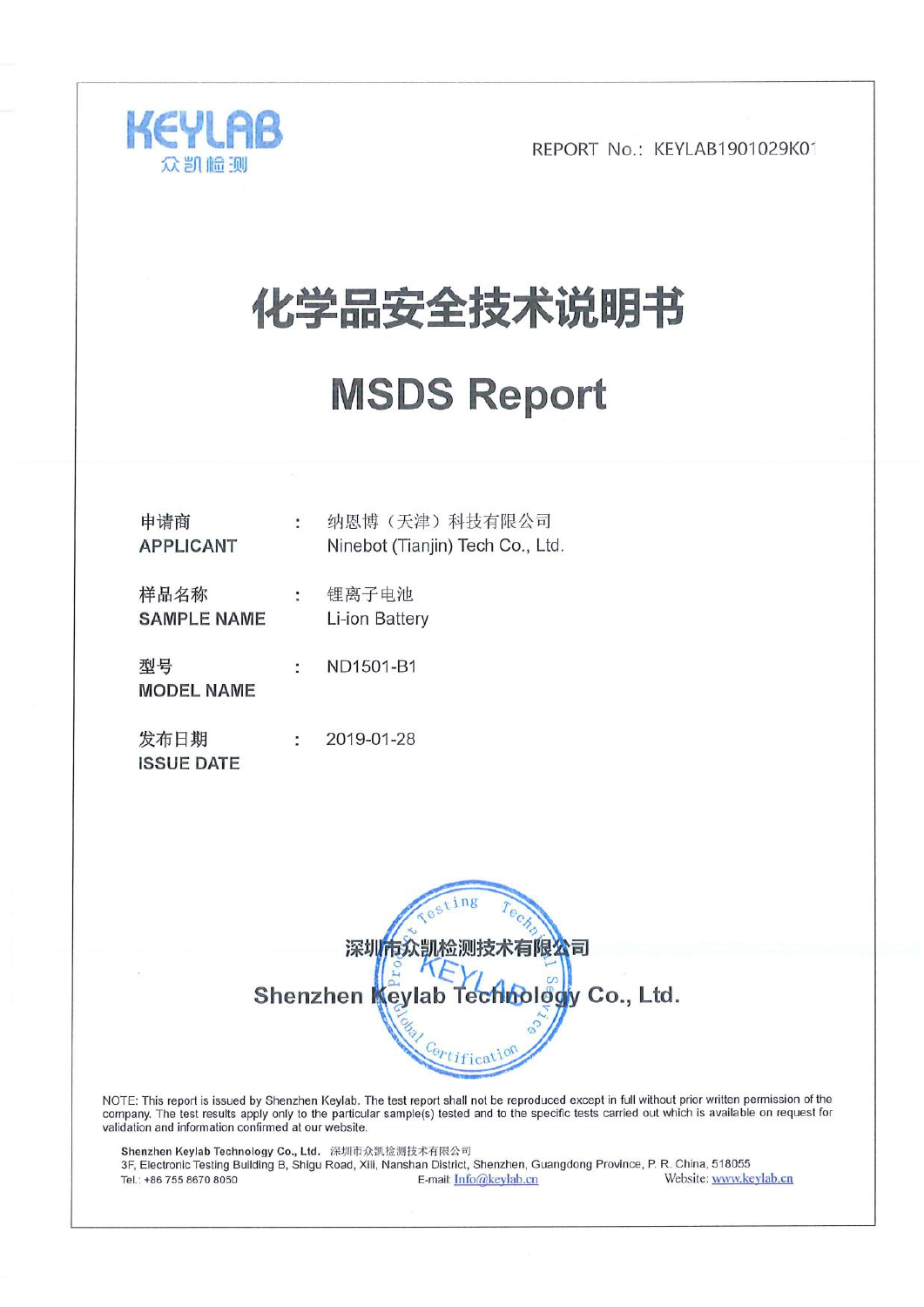

## **1. Chemical Product and Company Identification**

# 化学品及企业标识

| Product Name 产品名称                           | 锂离子电池 Li-ion Battery                                                                        |
|---------------------------------------------|---------------------------------------------------------------------------------------------|
| Model No. 型号                                | ND1501-B1                                                                                   |
| Nominal Voltage 标称电压                        | 54.3V                                                                                       |
| Nominal Capacity 额定容量                       | 2850mAh                                                                                     |
| Watt-hour Rating 额定瓦时                       | 155Wh                                                                                       |
| Manufacturer 制造商                            | 福建飞毛腿动力科技有限公司<br>Fujian SCUD Power Technology Co., Ltd.                                     |
| Manufacturer Address 制造商地址                  | 福建省福州市马尾区江滨东大道 98号<br>No.98, Jiangbin East Avenue, Mawei District, Fuzhou, Fujian,<br>China |
| <b>Emergency Telephone Number</b><br>紧急联系电话 | 0591-63158888                                                                               |

#### **2. Hazards Identification**

## 危险性概述

| Preparation hazards and<br>classification<br>制备危害和分类 | When the battery is in extreme pressure deformation, high-temperature<br>environment, overload, short-circuit condition, or disassemble the battery,<br>an explosion of fire and chemical burn hazards may occur.<br>当电池处于极压变形、高温环境、过载、短路状态或拆卸电池时, 可能会发<br>生火灾和化学燃烧的危险。 |
|------------------------------------------------------|-------------------------------------------------------------------------------------------------------------------------------------------------------------------------------------------------------------------------------------------------------------------------|
| Carcinogenicity                                      | NTP: None IARC Monograph: None OSHA Regulated: None                                                                                                                                                                                                                     |
| 致癌性                                                  | NTP: 无。IARC 论著: 无。OSHA 管控: 无。                                                                                                                                                                                                                                           |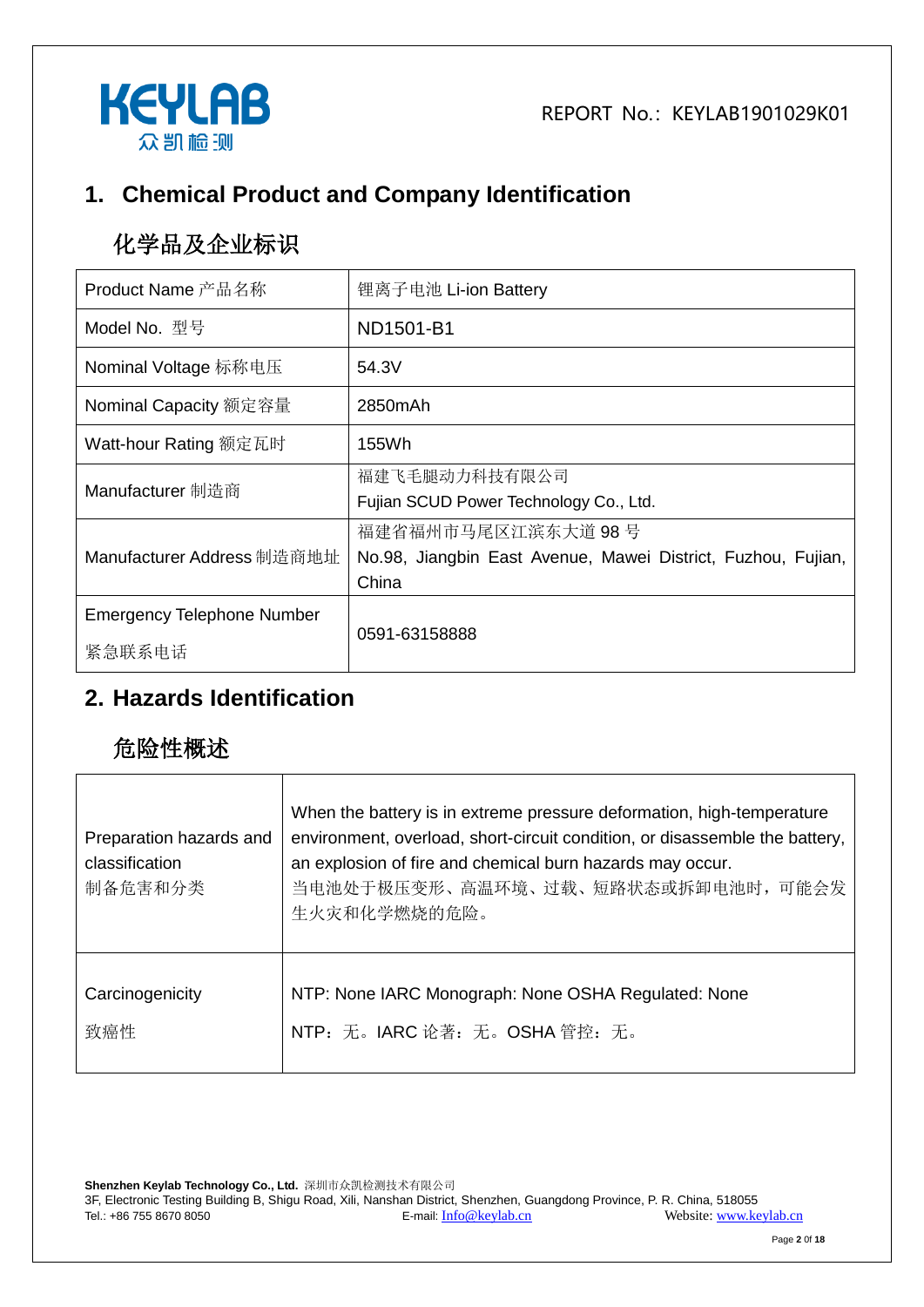

| Primary Route(s) of<br>Exposure<br>暴露的主要途径 | These chemicals are contained in a sealed stainless steel enclosure. Risk<br>of exposure occurs only if the cell is mechanically, thermally or electrically<br>abused to the point compromising the enclosure. If this occurs, exposure<br>to the electrolyte solution contained within can occur by inhalation,<br>ingestion, Eye contact and Skin contact.<br>这些化学物质都包含在一个密封的不锈钢外壳中。只有当电芯机械的、<br>热的或电的被滥用到危及外壳的分裂点时, 才会发生外泄接触风险。如<br>果发生这种情况,暴露的电解质溶液,可能通过吸入、摄入、眼睛接触<br>和皮肤接触而发生。                                                                                                                                                                                                                                                                                                                                                                                                                                                                                                                                                                                                                                                                                                                                                                                    |
|--------------------------------------------|------------------------------------------------------------------------------------------------------------------------------------------------------------------------------------------------------------------------------------------------------------------------------------------------------------------------------------------------------------------------------------------------------------------------------------------------------------------------------------------------------------------------------------------------------------------------------------------------------------------------------------------------------------------------------------------------------------------------------------------------------------------------------------------------------------------------------------------------------------------------------------------------------------------------------------------------------------------------------------------------------------------------------------------------------------------------------------------------------------------------------------------------------------------------------------------------------------------------------------------------------------------------|
| <b>Potential Health Effects</b><br>潜在的健康危害 | <b>ACUTE (short term):</b> see Section 8 for exposure controls in the event<br>that this battery has been ruptured, the electrolyte solution contained<br>within the battery would be corrosive and can cause burns.<br>急性(短期): 见第8节暴露在该电池已破裂的情况下, 电池内的电解质溶<br>液将有腐蚀性,并可能导致烧伤。<br>Inhalation: A battery volatilizes no gas unless it was damaged. Damaged<br>battery will volatilize little gas may stimulate the respiratory tract or cause<br>an anaphylaxis in serious condition.<br>吸入: 电池不挥发气体除非它被损坏。损坏的电池会挥发少气会刺激呼吸道<br>或导致病情严重的过敏反应。<br>Ingestion: Swallowing battery will be Damaged to the respiratory tract<br>and Cause chemical burns to the stomach; in serious conditions it will<br>cause Permanent damage.<br>摄入: 吞咽电池会损坏呼吸道, 导致化学烧伤胃, 在严重的情况下, 会造成<br>永久性的损害。<br>Skin: In normal condition, Contact between the battery and skin will not<br>cause any harms. Contact with a damaged battery may cause skin<br>allergies or chemical burns.<br>皮肤: 在正常情况下, 电池与皮肤之间的接触不会造成任何伤害。与损<br>坏的电池接触可能会导致皮肤过敏或化学烧伤。<br>Eye: In normal condition, Contact between the battery and eyes will not<br>cause any harms. However, the gas Volatilize from a damaged battery<br>may be harmful to eyes.<br>眼睛: 在正常情况下, 电池和眼睛之间的接触不会造成任何伤害。然而,<br>从损坏的电池挥发的气体,可能会对眼睛有害。 |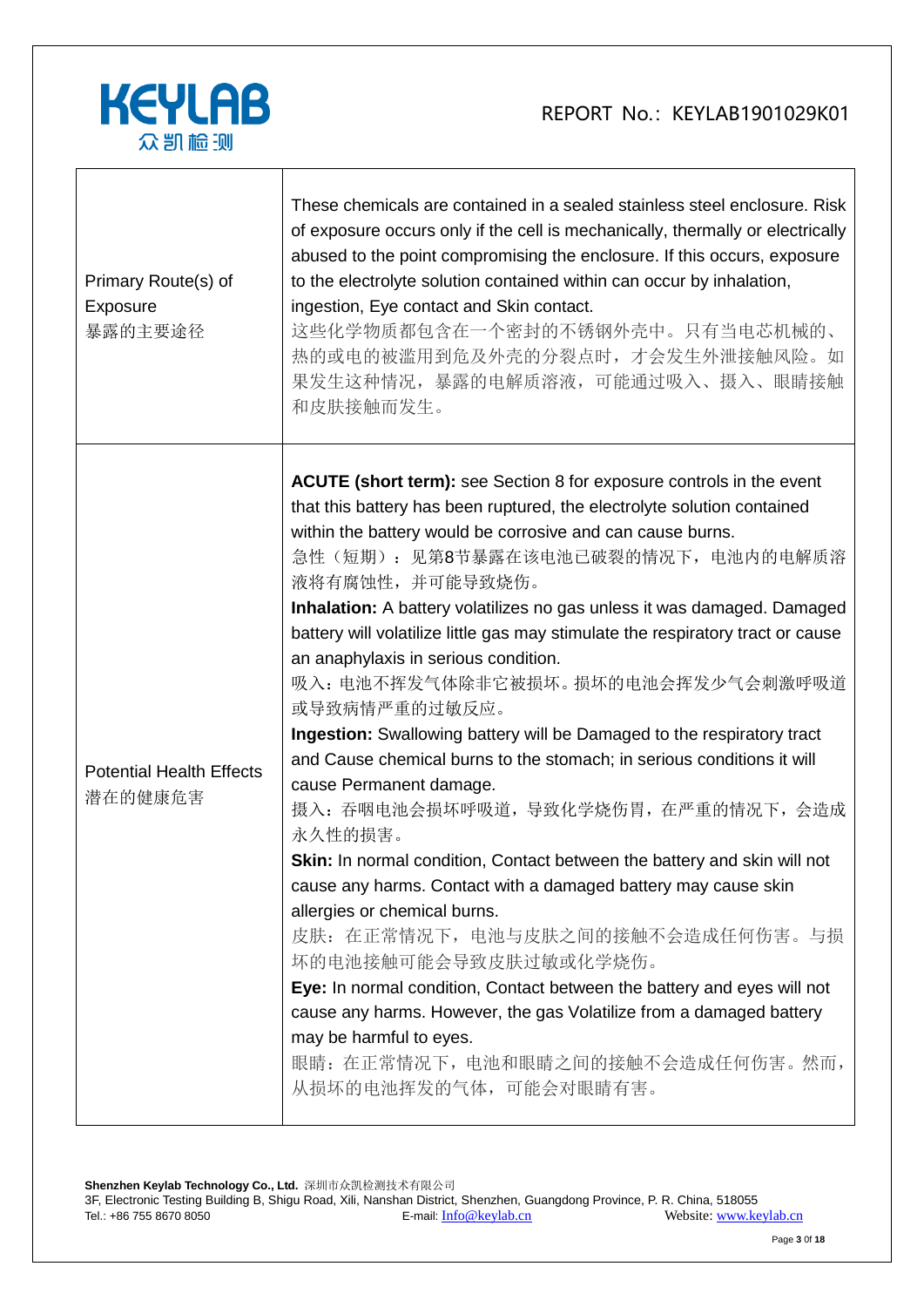

## **3. Composition/Information on Ingredients**

# 成份**/**组成信息

| 化学名称                       | 分子式                | 重量百分比          | CAS 号          |
|----------------------------|--------------------|----------------|----------------|
| <b>Chemical Name</b>       | Molecular          | in % by weight | CAS No.        |
|                            | Formula            |                |                |
| Cobaltic lithium oxide 钴酸锂 | LiCoO <sub>2</sub> | $25 - 35$      | 12190-79-3     |
| Graphite powder 石墨         | C                  | $15 - 20$      | 7782-42-5      |
| Poly<br>Vinylidene         | $-CH_2CF_2$ )n-    | $1 - 5$        | 24937-79-9     |
| Fluoride(PVDF) 聚偏氟乙烯       |                    |                |                |
| Acetylene Black 乙炔黑        | C                  | $0.5 - 3$      | 1333-86-4      |
| Copper 铜                   | Cu                 | $10 - 11$      | 7440-50-8      |
| Electrolyte 电解液            | $C4H8O3$           | $10 - 15$      | $623 - 53 - 0$ |
|                            | F <sub>6</sub> LiP |                | 21324-40-3     |
| 铝<br>Aluminium             | Al                 | $21 - 23$      | 7429-90-5      |

#### **4. First Aid Measures**

# 急救措施

The following first aid measures are required only in case of exposure to interior battery components after damage of the external battery casing.

在外部电池外壳损坏后,暴露内部电池组件时,才需要进行以下的急救措施。

|                     | If skin contact with contents of open battery occurs, as quickly as possible            |
|---------------------|-----------------------------------------------------------------------------------------|
|                     | remove contaminated clothing, shoes and leather goods. Immediately flush with           |
|                     | lukewarm, gently flowing water for at least 30 minutes. If irritation or pain persists, |
| Skin contact        | seek medical attention. Completely decontaminate clothing, shoes and leather            |
| 皮肤接触                | goods before reuse or discard.                                                          |
|                     | 如果皮肤接触到打开电池的内部材料,尽快清除污染的衣服,鞋和皮革制品。                                                      |
|                     | 立即用温水冲洗,轻轻地流动至少30分钟。如果刺激或疼痛持续,寻求医疗帮                                                     |
|                     | 助。衣服、鞋和皮革制品在使用前或丢弃前须完全净化。                                                               |
|                     |                                                                                         |
|                     | If eye contact with contents of an open battery occurs, immediately flush the           |
| Eye contact<br>眼睛接触 | contaminated eye(s) with lukewarm, gently flowing water for at least 30 minutes         |
|                     | while holding the eyelids open. Neutral saline solution may be used as soon as it       |
|                     | is available. If necessary, continue flushing during transport to emergency care        |
|                     | facility. Take care not to rinse contaminated water into the unaffected eye or onto     |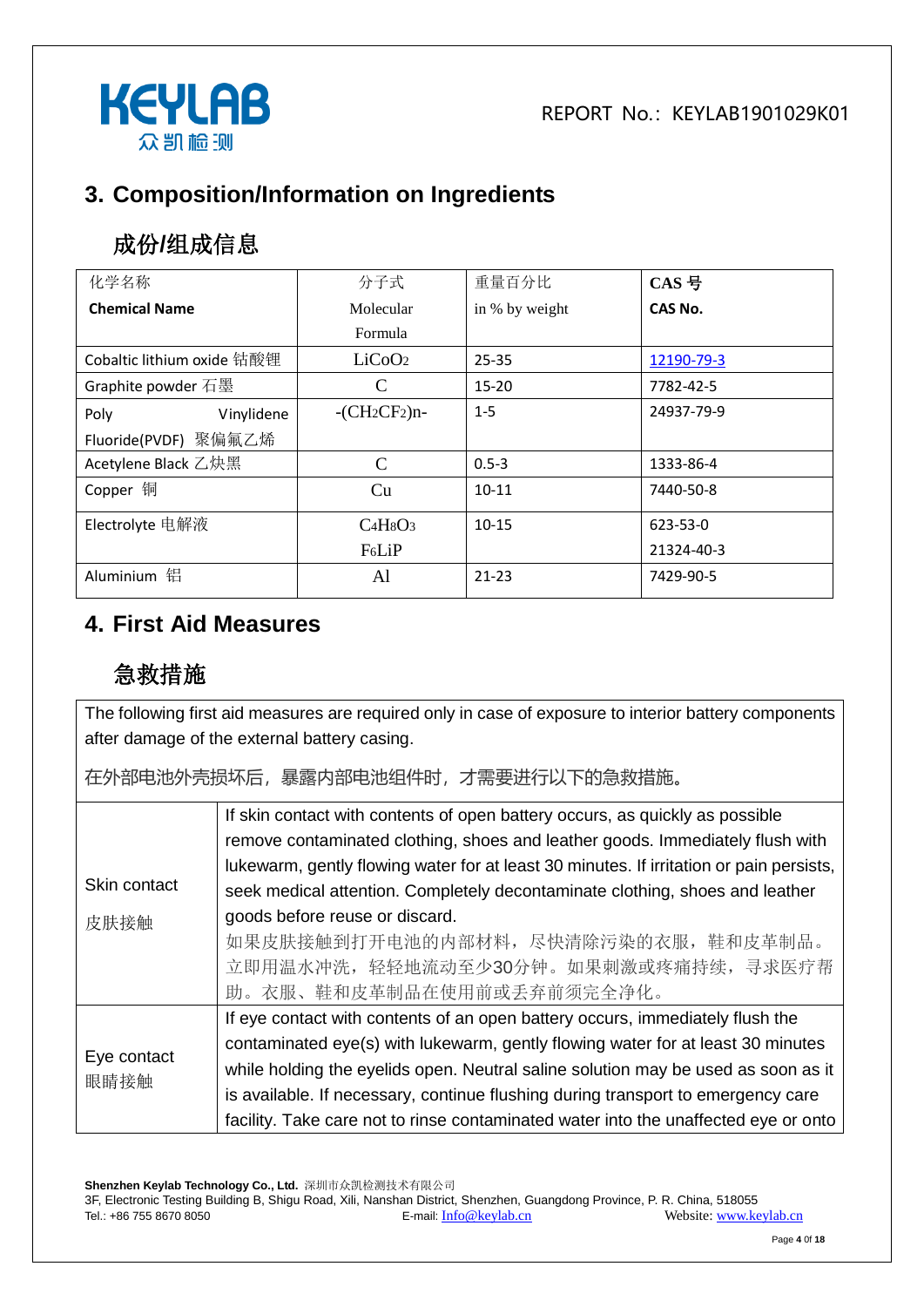

|            | face. Quickly transport victim to an emergency care facility.                       |  |  |
|------------|-------------------------------------------------------------------------------------|--|--|
|            | 如果眼睛与打开的电池内部材料接触, 立即用温水冲洗受污染的眼睛, 轻轻地                                                |  |  |
|            | 使用流动的水冲洗至少30分钟,同时保持眼皮睁开。尽可能使用中性盐水溶液。                                                |  |  |
|            | 如果必要的话, 在转移至急救护理设施的过程中继续冲洗。小心不要将受污染                                                 |  |  |
|            | 的水冲洗到不受影响的眼睛或脸上。快速运输受害者到紧急护理设施/区域。                                                  |  |  |
|            | If contents of an opened battery are inhaled, remove source of contamination or     |  |  |
| Inhalation | move victim to fresh air. Obtain medical advice                                     |  |  |
| 吸入         | 如果一个打开的电池的材料被吸入,去除污染源或移动受害者新鲜空气中。获                                                  |  |  |
|            | 取医疗帮助。                                                                              |  |  |
|            | If ingestion of contents of an open battery occurs, never give anything by mouth if |  |  |
|            | victim is rapidly losing consciousness, or is unconscious or convulsing. Have       |  |  |
| Ingestion  | victim rinse mouth thoroughly with water. Call a physician.                         |  |  |
| 摄入         | 如果一个打开电池材料被摄入时,如果受害者正在迅速失去意识,或无意识或                                                  |  |  |
|            | 抽搐,则不要从口中喂入任何东西。将受害者口腔用清水彻底冲洗。打电话给                                                  |  |  |
|            | 医生。                                                                                 |  |  |

# **5. Fire Fighting Measures**

# 消防措施

| <b>Flammable Properties</b><br>易燃特性                                        | In the event that this battery has been ruptured, the electrolyte solution<br>contain within the battery would be flammable. Like any sealed container,<br>battery cells may rupture when exposed to excessive heat; this could result<br>in the release of flammable or corrosive materials.<br>在该电池已破裂的情况下,电解质溶液将是易燃的。与任何密封的容器一<br>样, 当电池暴露在过热的情况下, 电池可能会破裂, 这可能会导致易燃或<br>腐蚀性物质的释放。 |
|----------------------------------------------------------------------------|---------------------------------------------------------------------------------------------------------------------------------------------------------------------------------------------------------------------------------------------------------------------------------------------------------------------------------------------------------------------------------------|
| Suitable extinguishing<br>Media<br>合适的灭火介质                                 | Cold water and dry powder in large amount are applicable.<br>可用大量冷水和干粉。<br>Use metal fire extinction powder or dry sand if only few cells are involved.<br>使用金属灭火粉末或干沙,如果只有少数电芯起火。                                                                                                                                                                                                    |
| <b>Specific Hazards</b><br>arising from the<br>chemical<br>化学物质产生的特定<br>危险 | May form hydrofluoric acid if electrolyte comes into contact with water.<br>如果电解质与水接触可能会形成氢氟酸。<br>In case of fire, the formation of the following flue gases cannot be excluded:<br>Hydrogen fluoride (HF), Carbon monoxide and carbon dioxide.<br>在火灾的情况下,下面的气体不能被排除: 氟化氢 (氟化氢),一氧化碳<br>和二氧化碳。                                                                                       |
| <b>Protective Equipment</b><br>and precautions for                         | As for any fire, evacuate the area and fight the fire from a sate distance.<br>对于任何火灾, 疏散人员, 从一个安全距离灭火。                                                                                                                                                                                                                                                                               |

**Shenzhen Keylab Technology Co., Ltd.** 深圳市众凯检测技术有限公司

3F, Electronic Testing Building B, Shigu Road, Xili, Nanshan District, Shenzhen, Guangdong Province, P. R. China, 518055 Tel.: +86 755 8670 8050 **E-mail:** [Info@keylab.cn](mailto:Info@keylab.cn) **E-mail:** E-mail: Info@keylab.cn **Website:** www.keylab.cn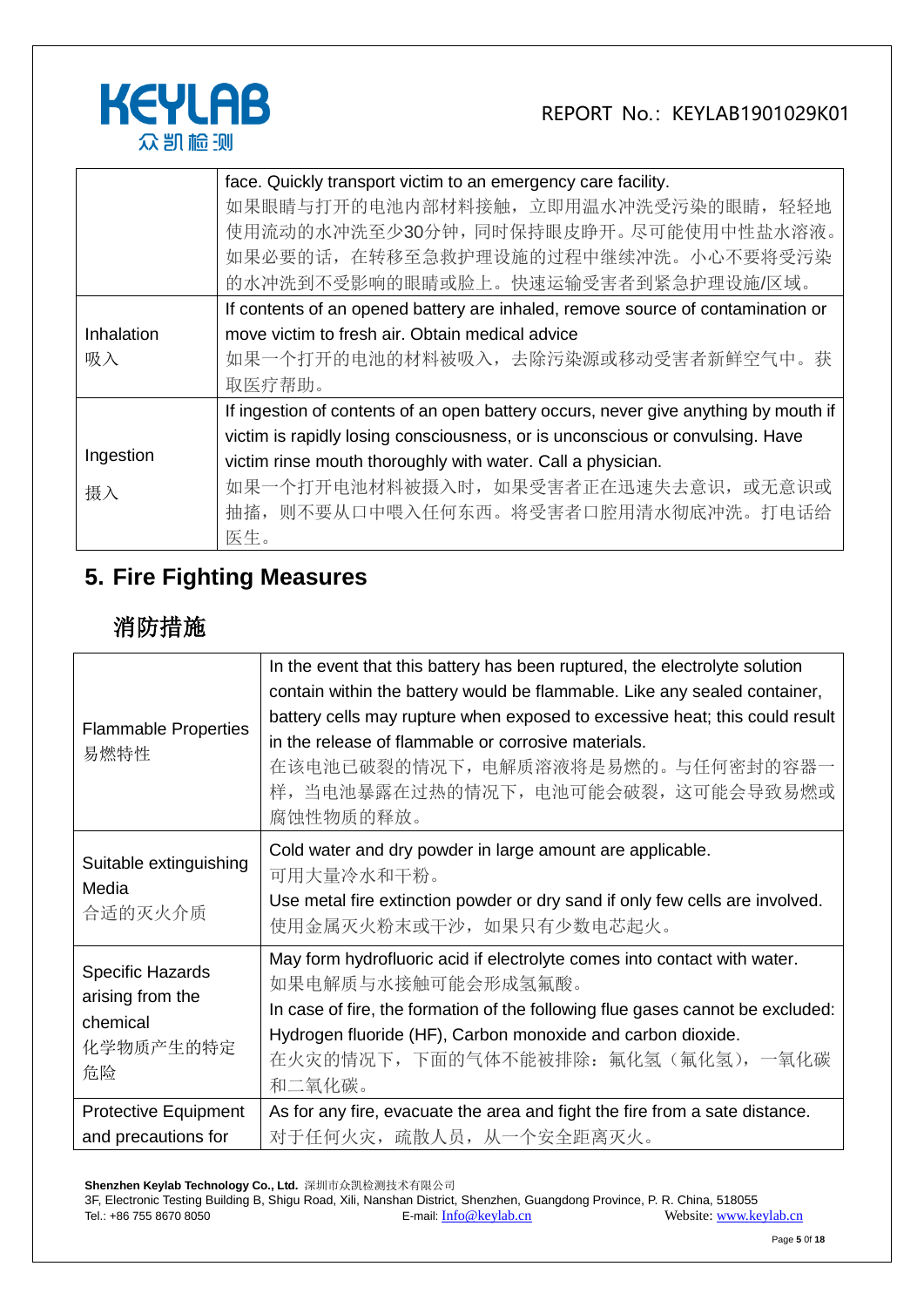



| firefighters | Wear a pressure-demand, self-contained breathing apparatus and full |
|--------------|---------------------------------------------------------------------|
| 消防人员防护装备和    | protective gear.                                                    |
| 预付措施         | 穿戴自给式呼吸装置和全防护装置。                                                    |
|              | Fight fire from a protected location or a safe distance.            |
|              | 从受保护的位置或安全距离扑救火灾。                                                   |

#### **6. Accidental Release Measures**

#### 泄漏应急处理

| Personal Precautions,            | Restrict access to area until completion of clean-up. Do not touch       |
|----------------------------------|--------------------------------------------------------------------------|
| protective equipment, and        | the spilled material. Wear adequate personal protective equipment        |
| emergency procedures             | as indicated in Section 8                                                |
| 个人防护用品、防护设备和应                    | 限制进入区域直到完成清理。不要碰溢出的材料。 穿戴适当的个人                                           |
| 急程序                              | 防护设备, 如第8节中的说明                                                           |
| <b>Environmental Precautions</b> | Prevent material from contaminating soil and from entering sewers        |
|                                  | or waterways.                                                            |
| 环境注意事项                           | 防止污染的物料进入土壤和进入下水道或河道。                                                    |
| Methods and materials for        | Stop the leak if safe to do so. Contain the spilled liquid with dry sand |
| containment                      | of earth. Clean up spills immediately.                                   |
| 盛放方法和材料                          | 在安全情况下停止泄漏。使用干砂遏制溢液。立即清理泄漏。                                              |
|                                  | Absorb spilled material with an inert absorbent (dry and earth),         |
|                                  | Scoop contaminated absorbent into an acceptable waste container.         |
|                                  | Collect all contaminated absorbent and dispose of according to           |
| Methods and materials for        | directions in section 13. Scrub the area with detergent and water;       |
| cleaning up                      | collect all contaminated wash water for proper disposal.                 |
| 清理的方法和材料                         | 用惰性吸收剂(干燥和土)吸收溢出的材料,将被污染的吸收剂吸                                            |
|                                  | 收到一个可接受的废物容器中。 收集所有被污染的吸收剂,并按照                                           |
|                                  | 在第13部分的方向处理。用清洁剂和水擦洗该地区; 收集所有受污                                          |
|                                  | 染的水, 进行适当的处理。                                                            |
|                                  |                                                                          |

#### **7. Handling and Storage**

# 操作处置与储存

|         | Do not dismantle open or shred secondary Lithium Ion Battery; |
|---------|---------------------------------------------------------------|
| Handing | 不要拆开或切碎二次锂离子电池                                                |
| 操作处置    | Don't handing Lithium Ion Battery with metalwork.             |
|         | 不要把锂离子电池与金属制品一起操作。                                            |

**Shenzhen Keylab Technology Co., Ltd.** 深圳市众凯检测技术有限公司 3F, Electronic Testing Building B, Shigu Road, Xili, Nanshan District, Shenzhen, Guangdong Province, P. R. China, 518055 Tel.: +86 755 8670 8050 E-mail: [Info@keylab.cn](mailto:Info@keylab.cn) Website[: www.keylab.cn](http://www.keylab.cn/)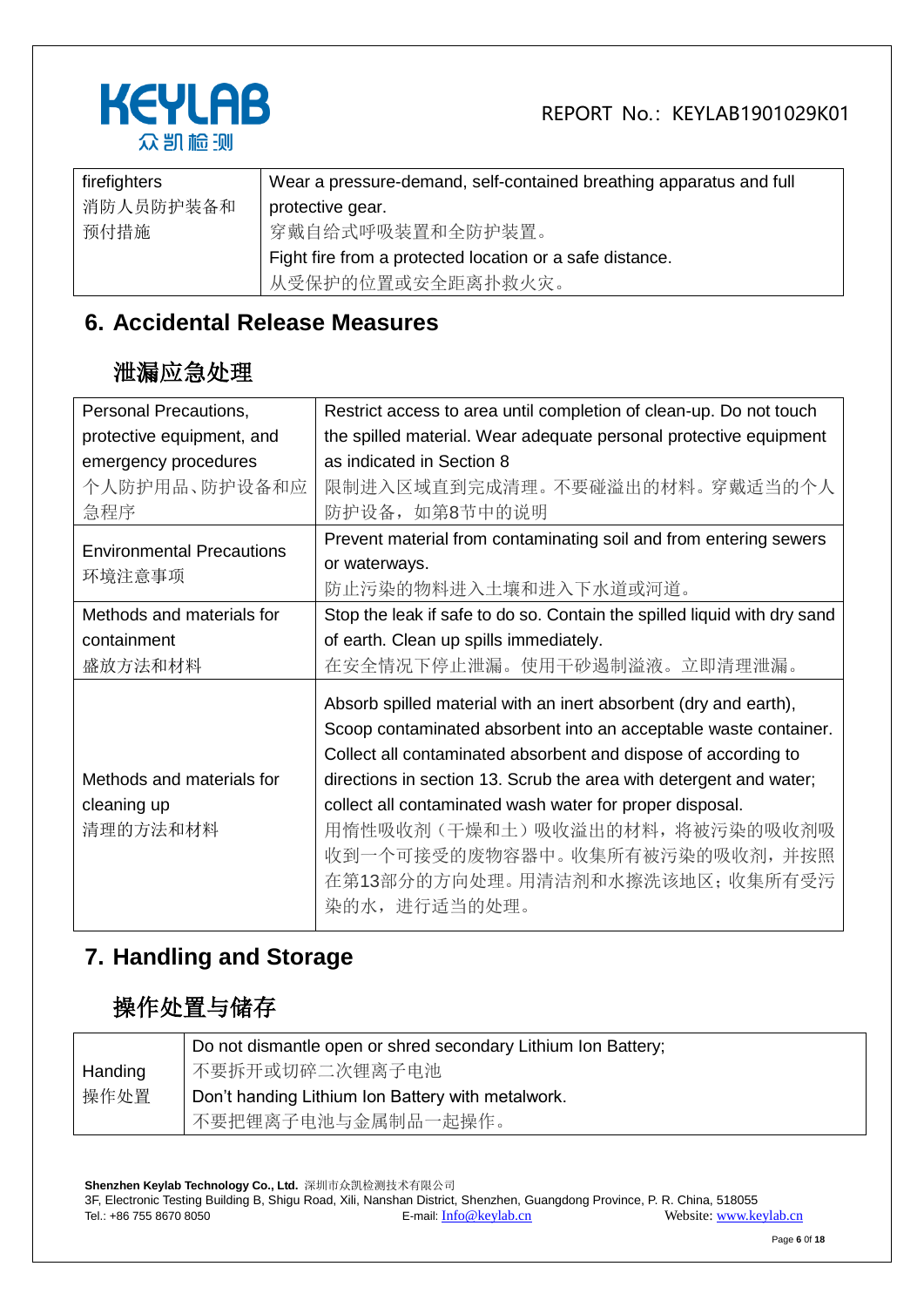

|         | Do not open, dissemble, crush or burn battery.                                         |
|---------|----------------------------------------------------------------------------------------|
|         | 不打开, 掩饰, 挤压或燃烧电池。                                                                      |
|         | Do not use any chargers other than those recommended by the manufacturer.              |
|         | 不要使用制造商推荐之外的任何充电器。                                                                     |
|         | Ensure good ventilation/exhaustion at the workplace.                                   |
|         | 确保工作场所良好的通风/排气。                                                                        |
|         | Prevent formation of dust.                                                             |
|         | 防止形成粉尘。                                                                                |
|         | Information about protection against explosions and fires: Keep ignition sources       |
|         | away-Do not smoke.                                                                     |
|         | 关于防止爆炸和火灾的信息: 保持火源远离、不吸烟。                                                              |
|         | If the Lithium Ion Battery is subject to storage for such a long term as more than 3   |
|         | months, it is recommended to recharge the Lithium Ion Battery periodically.            |
|         | 如果锂离子电池的储存期限为3个月以上,建议定期对锂离子电池进行充电。                                                     |
|         | 3 months: 0℃~+40℃, 45 to 85% RH                                                        |
|         | 3个月: 0℃~+40℃, 45 to 85% RH                                                             |
|         | And recommended at $0^{\circ}$ $\sim$ +35 $^{\circ}$ for long period storage.          |
|         | 推荐的长时间存储温度是0℃~+35℃。                                                                    |
|         | The capacity recovery rate in the delivery state (50% capacity of fully charged) after |
|         | storage is assumed to be 80% or more.                                                  |
| Storage | 存储后的交付状态(50%容量)的容量恢复率在80%或以上。                                                          |
|         | Do not storage Lithium Ion Battery haphazardly in a box or drawer where they may       |
|         | short-circuit each other or be short-circuited by other metal objects.                 |
|         | 不要储存锂离子电池在一箱或抽屉里: 那些他们可能短路对方或与其他金属物体短路。                                                |
|         | Keep out of reach of children. 保持远离儿童。                                                 |
|         | Do not expose Lithium Ion Battery to heat of fire.                                     |
|         | 不要将锂离子电池暴露在热源中                                                                         |
|         | Avoid storage in direct sunlight.避免阳光直射。                                               |
|         | Do not store together with oxidizing and acidic materials.                             |
|         | 不要与氧化和酸性物质储存在一起。                                                                       |

## **8. Exposure Controls/Personal Protection**

#### 接触控制**/**个体防护

#### **Hazard Characterization** 危险特征描述

| Ingredient     | <b>Risk Codes</b> | <b>Safety Description</b> | <b>Hazard</b> |
|----------------|-------------------|---------------------------|---------------|
| 成份             | 风险代码              | 安全描述                      | 危险性           |
| Lithium Cobalt | R22; R43; R50/53  | S24; S37; S60; S61        | Xn (Harmful)  |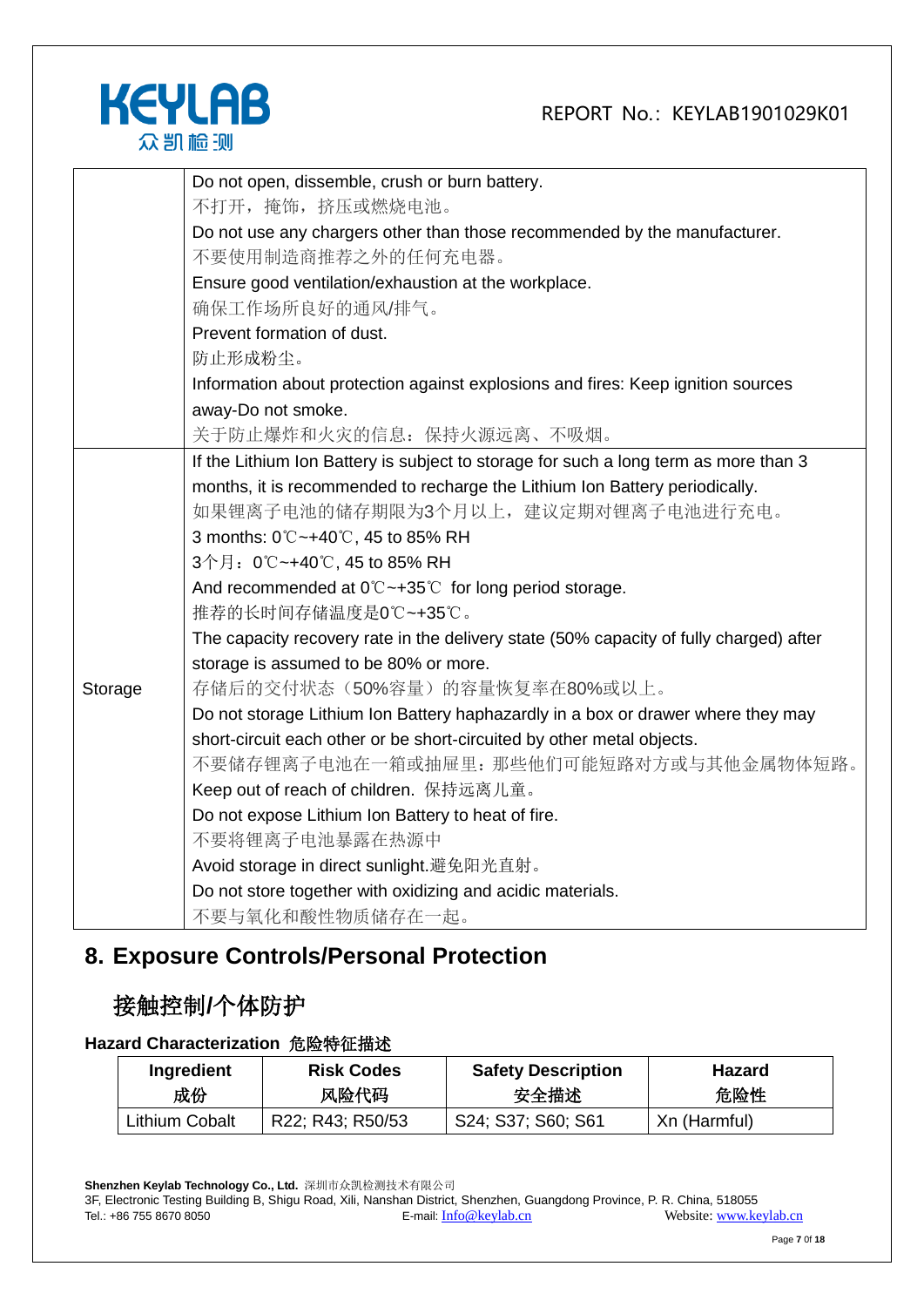

| Oxide          |                                                                 |                           | N (Dangerous for the |
|----------------|-----------------------------------------------------------------|---------------------------|----------------------|
| 钴酸锂            |                                                                 |                           | environment)         |
| Carbon         | R36/37/38, R36/37                                               | S22; S24/25               | F(Highly Flammable)  |
| 石墨             | R20, R10                                                        |                           | Xn (Harmful)         |
|                |                                                                 |                           | Xi (Irritant)        |
| Ethylene       | R41                                                             | S26; S39                  | Xi (Irritant)        |
| carbonate      |                                                                 |                           |                      |
| 碳酸次乙酯          |                                                                 |                           |                      |
| Dimethyl       | R <sub>11</sub>                                                 | S16; S9                   | F(Highly Flammable)  |
| carbonate      |                                                                 |                           |                      |
| 碳酸二甲酯          |                                                                 |                           |                      |
| Copper         | R <sub>11</sub> R <sub>36</sub> R <sub>37</sub> R <sub>38</sub> | S5, S26, S16, S61, S36/37 | F(Highly Flammable)  |
| 铜              |                                                                 |                           | N (Dangerous for the |
|                |                                                                 |                           | environment)         |
|                |                                                                 |                           | Xn (Harmful)         |
|                |                                                                 |                           | Xi (Irritant)        |
| Aluminum       | R17, R15, R36/38,                                               | S7/8, S43, S26, S62, S61, | F(Highly Flammable)  |
| 铝              | R10, R67, R65, R62,                                             | S36/37, S33, S29, S16, S9 | Xn (Harmful)         |
|                | R51/53, R48/20, R38,                                            |                           | Xi (Irritant)        |
|                | R <sub>1</sub>                                                  |                           |                      |
| Phosphate(1-), | R22; R24; R34                                                   | S26; S28A; S36/37/39;     | T(Toxic)             |
| hexafluoro-,   |                                                                 | S45                       |                      |
| lithium        |                                                                 |                           |                      |
| 六氟磷酸锂          |                                                                 |                           |                      |

#### **Safeguard procedures** 防护程序

|                               | Use local exhaust ventilation or other engineering controls to control |  |
|-------------------------------|------------------------------------------------------------------------|--|
|                               | sources of dust, mist, fumes and vapor.                                |  |
| <b>Engineering Controls</b>   | 使用局部排气通风或其他工程控制来控制灰尘, 雾, 烟雾和蒸气。                                        |  |
| 工程控制                          | Keep away from heat and open flame.                                    |  |
|                               | 远离热源和火源。                                                               |  |
|                               | Store in a cool, dry place.                                            |  |
|                               | 在阴凉干燥处存放。                                                              |  |
| <b>Personal Protective</b>    | Respiratory Protection: Not necessary under normal conditions.         |  |
| 呼吸防护: 在正常情况下不需要。<br>Equipment |                                                                        |  |

**Shenzhen Keylab Technology Co., Ltd.** 深圳市众凯检测技术有限公司 3F, Electronic Testing Building B, Shigu Road, Xili, Nanshan District, Shenzhen, Guangdong Province, P. R. China, 518055 Tel.: +86 755 8670 8050 **E-mail:** [Info@keylab.cn](mailto:Info@keylab.cn) Website[: www.keylab.cn](http://www.keylab.cn/)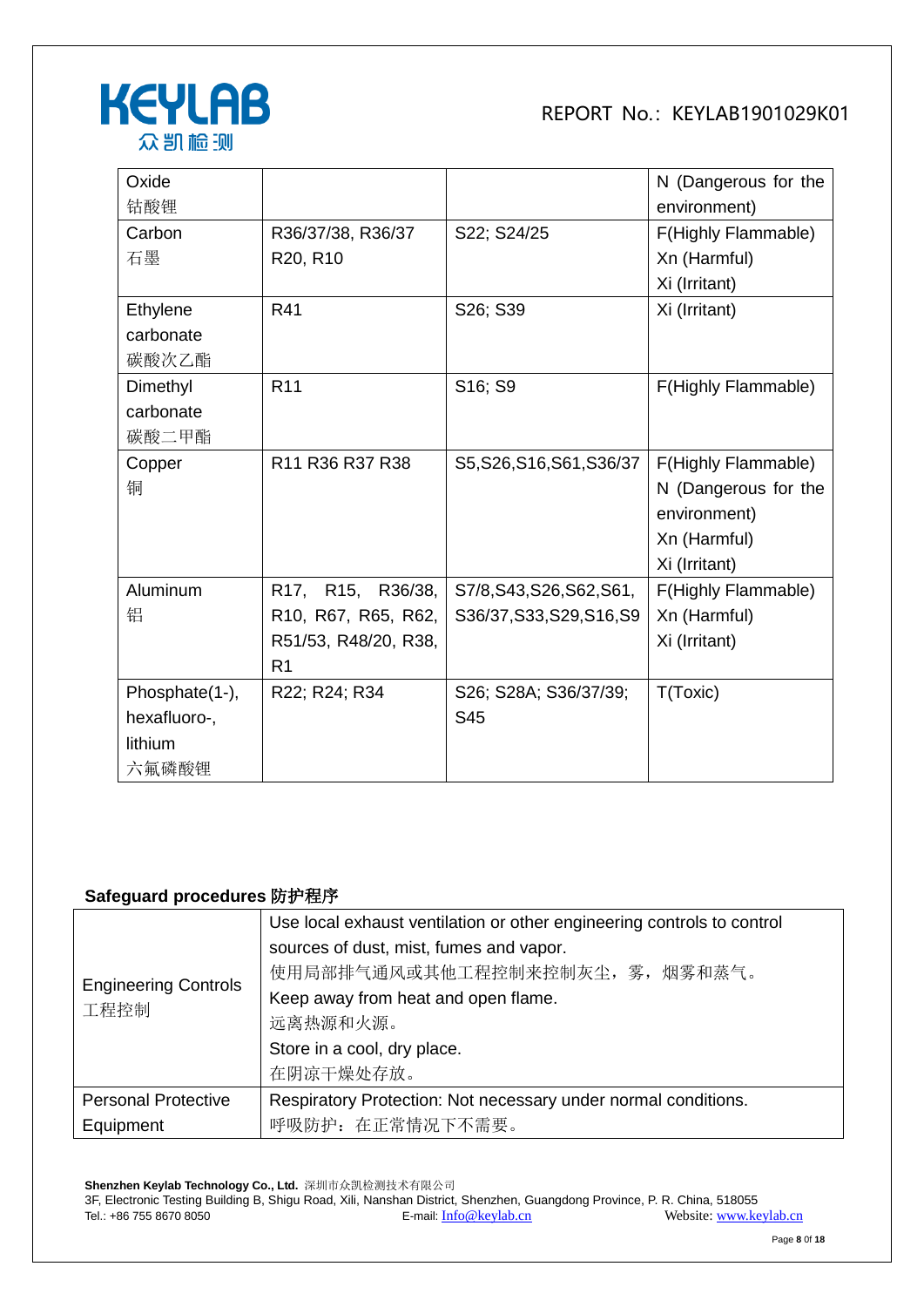

| 个人防护装置                               | Skin and body Protection: Not necessary under normal conditions,<br>皮肤和身体防护: 在正常情况下不需要。<br>Wear neoprene or nitride rubber gloves if handing an open or leaking |
|--------------------------------------|-----------------------------------------------------------------------------------------------------------------------------------------------------------------|
|                                      | battery.<br>如果操作泄漏的电池: 穿氯丁橡胶或氮化物橡胶手套。                                                                                                                           |
|                                      | Hand protection: Wear neoprene or natural rubber material gloves if<br>handing an open of leaking battery.                                                      |
|                                      | 手防护:如果处理泄漏电池,穿氯丁橡胶或天然橡胶材质手套。<br>Eye Protection: Not necessary under normal conditions, Wear safety                                                              |
|                                      | glasses if handing an open or leaking battery.<br>眼睛保护: 在正常情况下不需要, 如果处理打开或泄漏的电池, 戴上安全<br>眼镜                                                                     |
| <b>Other Protective</b><br>Equipment | Have a safety shower and eye wash fountain readily available in the<br>immediate work area.                                                                     |
| 其它防护装置                               | 在直接工作区内有一个安全的淋浴和洗眼喷泉。                                                                                                                                           |
|                                      | Do not eat, drink, or smoke in work area.                                                                                                                       |
| <b>Hygiene Measures</b>              | 不要在工作区域饮食或抽烟。                                                                                                                                                   |
| 卫生措施                                 | Maintain good housekeeping.<br>保持良好的内务管理。                                                                                                                       |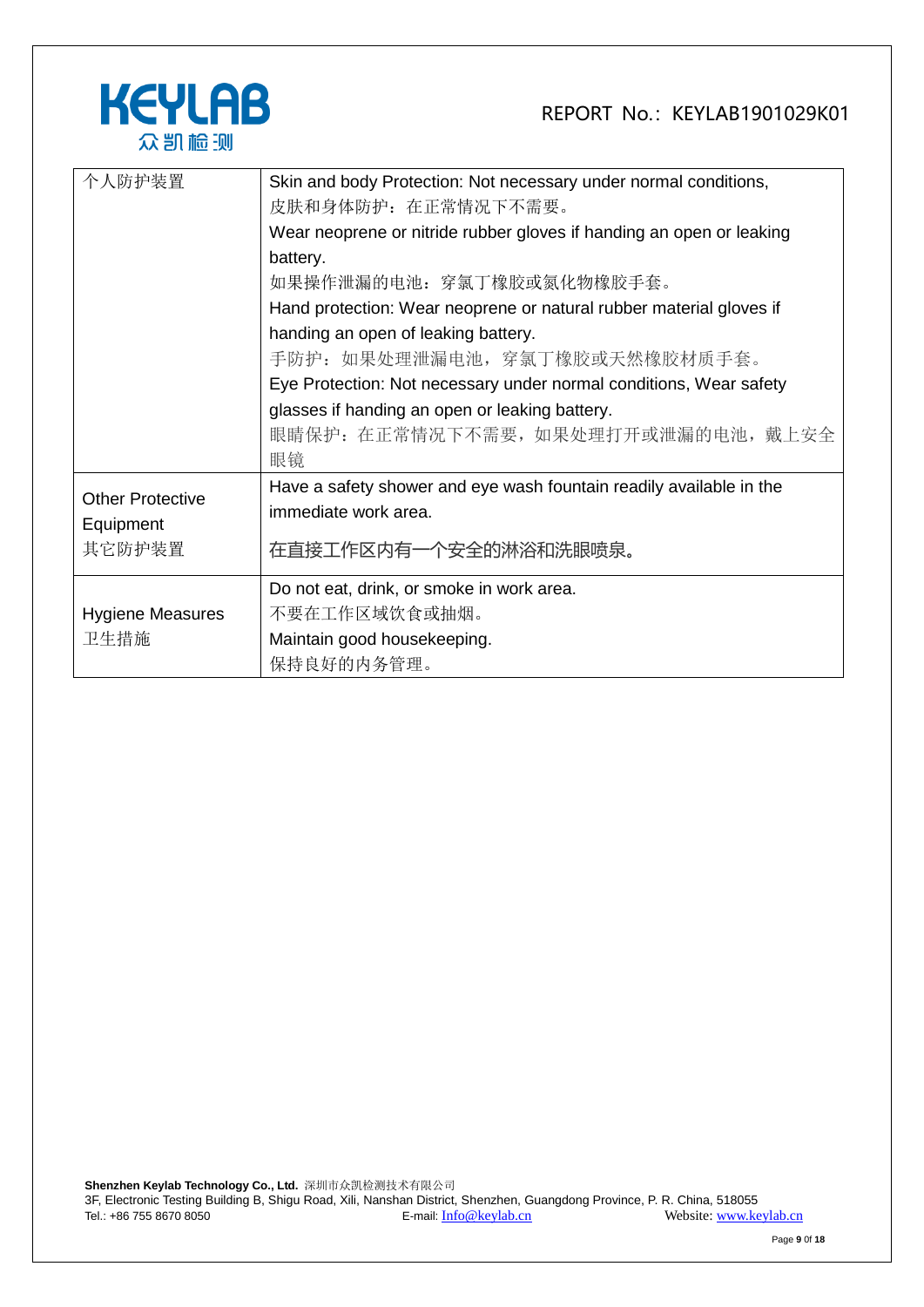



## **9. Physical and Chemical Properties**

# 理化特性

|                                                        | Form: Rectangle shape              |
|--------------------------------------------------------|------------------------------------|
|                                                        | 形状: 矩形                             |
| <b>Physical State</b>                                  | Color: silvery, black, red, yellow |
| 物理状态                                                   | 颜色: 银色、黑色、红色、黄色                    |
|                                                        | Odour: Monotony                    |
|                                                        | 气味:无味                              |
| Change in condition 环境变化                               | Not available 不适用                  |
| PH, with indication of the concentration PH 值          | Not available 不适用                  |
| Melting point/freezing point 熔点/凝固点                    | Not available 不适用                  |
| Boiling Point, initial boiling point and boiling range | Not available 不适用                  |
| 沸点及沸点范围                                                |                                    |
| <b>Flash Point 闪点</b>                                  | Not available 不适用                  |
| Upper/Lower flammability or explosive limits           | Not available 不适用                  |
| 上限/下限可燃或爆炸极限                                           |                                    |
| Density/relative density 密度/相对密度                       | Not available 不适用                  |
| Solubility in Water 水溶性                                | Insoluble 不溶                       |
| Auto-ignition temperature 自燃温度                         | Not available 不适用                  |
| Decomposition temperature 分解温度                         | Not available 不适用                  |
| Flammability (soil, gas)可燃性                            | Not available 不适用                  |
| Viscosity 黏性                                           | Not available 不适用                  |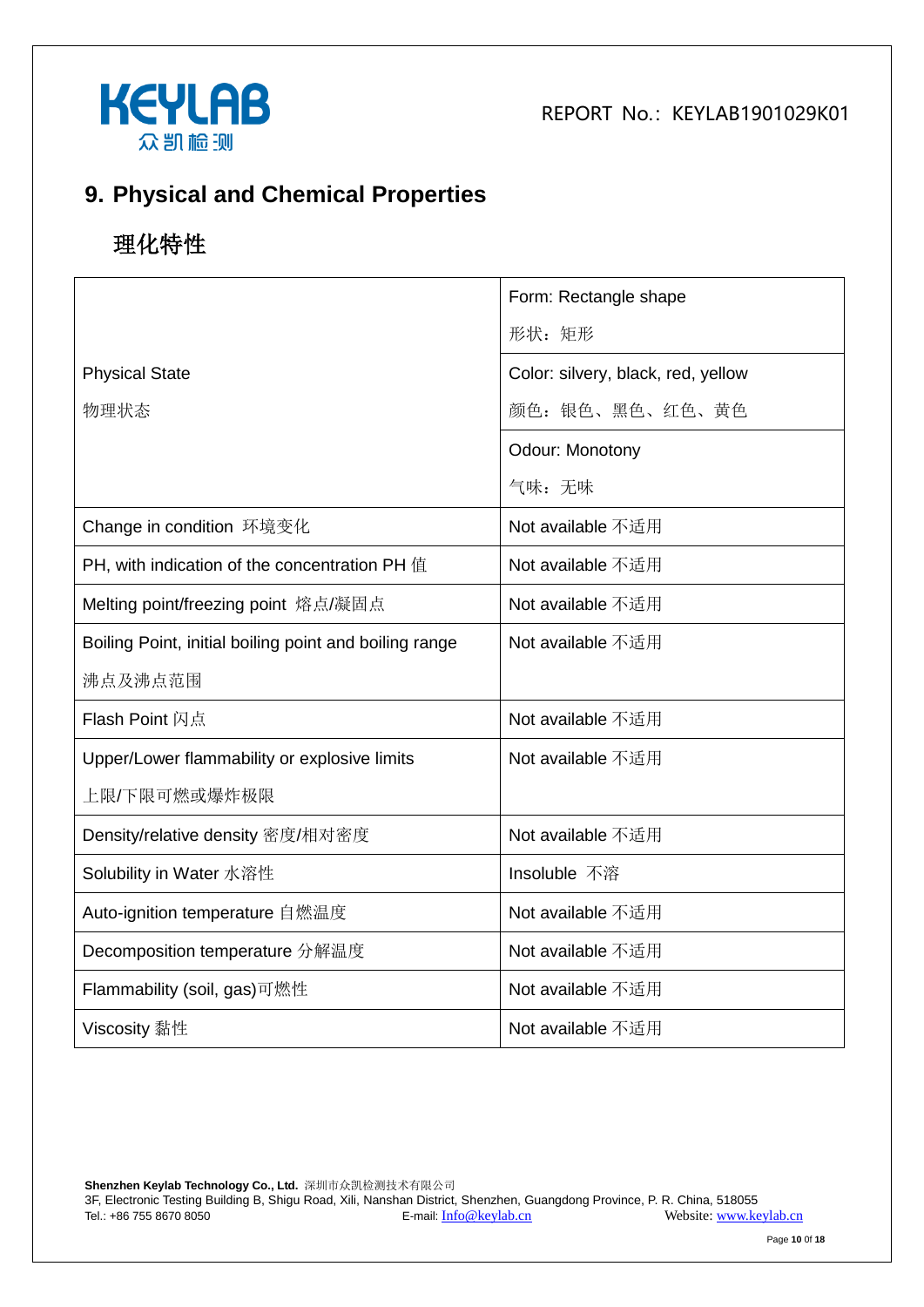



## **10.Stability and Reactivity**

## 稳定性和反应活性

| Stability稳定性             | The product is stable under normal conditions.                           |  |  |
|--------------------------|--------------------------------------------------------------------------|--|--|
|                          | 该产品在正常情况下是稳定的。                                                           |  |  |
|                          | Do not subject Lithium Ion Battery to mechanical shock.                  |  |  |
|                          | 不要将锂离子电池做机械冲击。                                                           |  |  |
|                          | Vibration encountered during transportation does not cause leakage, fire |  |  |
| Conditions to avoid      | or explosion.                                                            |  |  |
| 避免接触条件                   | 运输过程中遇到的振动不会引起泄漏、火灾或爆炸。                                                  |  |  |
|                          | Do not disassemble, crush, short or install with incorrect polarity.     |  |  |
|                          | 不要拆卸, 粉碎, 短路或安装不正确的极性。                                                   |  |  |
|                          | Avoid mechanical or electrical abuse.                                    |  |  |
|                          | 避免机械或电气滥用。                                                               |  |  |
| Incompatible materials   | Not Available不适用                                                         |  |  |
| 不相容材料                    |                                                                          |  |  |
| Hazardous                | This material may release toxic fumes if burned or exposed to fire       |  |  |
| decomposition products   | 如果被烧毁或暴露在火中, 这种物质可能会释放有毒的烟雾                                              |  |  |
| 危险品分解                    |                                                                          |  |  |
| Possibility of Hazardous |                                                                          |  |  |
| Reaction                 | Not Available不适用                                                         |  |  |
| 危险反应的可能性                 |                                                                          |  |  |

## **11.Toxicological Information**

#### 毒理学资料

|                             | Risk of irritation occurs only if the cell is mechanically, thermally or |  |  |
|-----------------------------|--------------------------------------------------------------------------|--|--|
|                             | electrically abused to the point of compromising the enclosure. If this  |  |  |
| Irritation刺激性               | occurs, irritation to the skin, eyes and respiratory tract may occur.    |  |  |
|                             | 刺激发生的风险, 只有当电芯是机械的, 热或电的损害的情况下可能发                                        |  |  |
|                             | 生。如果发生这种情况, 对皮肤、眼睛和呼吸道的刺激可能会发生。                                          |  |  |
| Sensitization 过敏性           | Not Available不适用                                                         |  |  |
| <b>Neurological Effects</b> | Not Available不适用                                                         |  |  |
| 神经系统影响                      |                                                                          |  |  |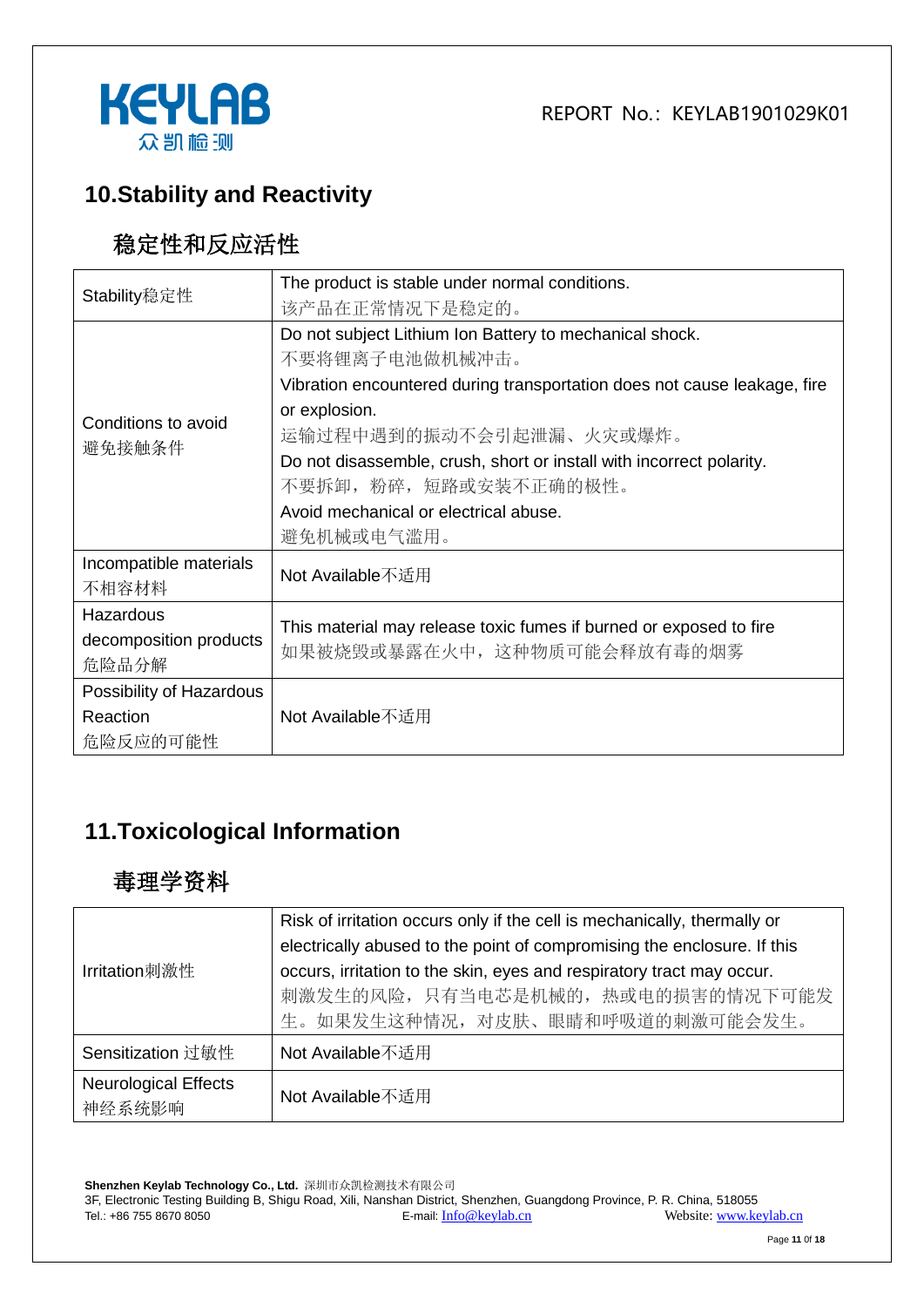

| Teratogenicity<br>畸形影响                                     | Not Available不适用 |
|------------------------------------------------------------|------------------|
| <b>Reproductive Toxicity</b><br>生殖毒性                       | Not Available不适用 |
| <b>Mutagenicity (Genetic</b><br>Effects)<br>遗传效应           | Not Available不适用 |
| Toxicologically<br><b>Synergistic Materials</b><br>毒理学协同材料 | Not Available不适用 |

## **12.Ecological Information**

## 生态学资料

| General note一般说明                                                                                                                         | Water hazard class 1 (Self- assessment): slightly<br>hazardous for water.<br>水危险等级1 (自我评价): 对水有轻微的危险。 |  |
|------------------------------------------------------------------------------------------------------------------------------------------|-------------------------------------------------------------------------------------------------------|--|
| Anticipated behavior of a chemical product in<br>environment/possible environmental<br>impace/ecotoxicity<br>在环境/可能的环境影响/毒性化学产品的预<br>期行为 | Not Available不适用                                                                                      |  |
| Mobility in soil 在土壤中的移动性                                                                                                                | Not Available不适用                                                                                      |  |
| Persistence and Degradability<br>持久性和降解性                                                                                                 | Not Available不适用                                                                                      |  |
| Bioaccumulation potential富集电位                                                                                                            | Not Available不适用                                                                                      |  |
| Other Adverse Effects其他不良影响                                                                                                              | Not Available不适用                                                                                      |  |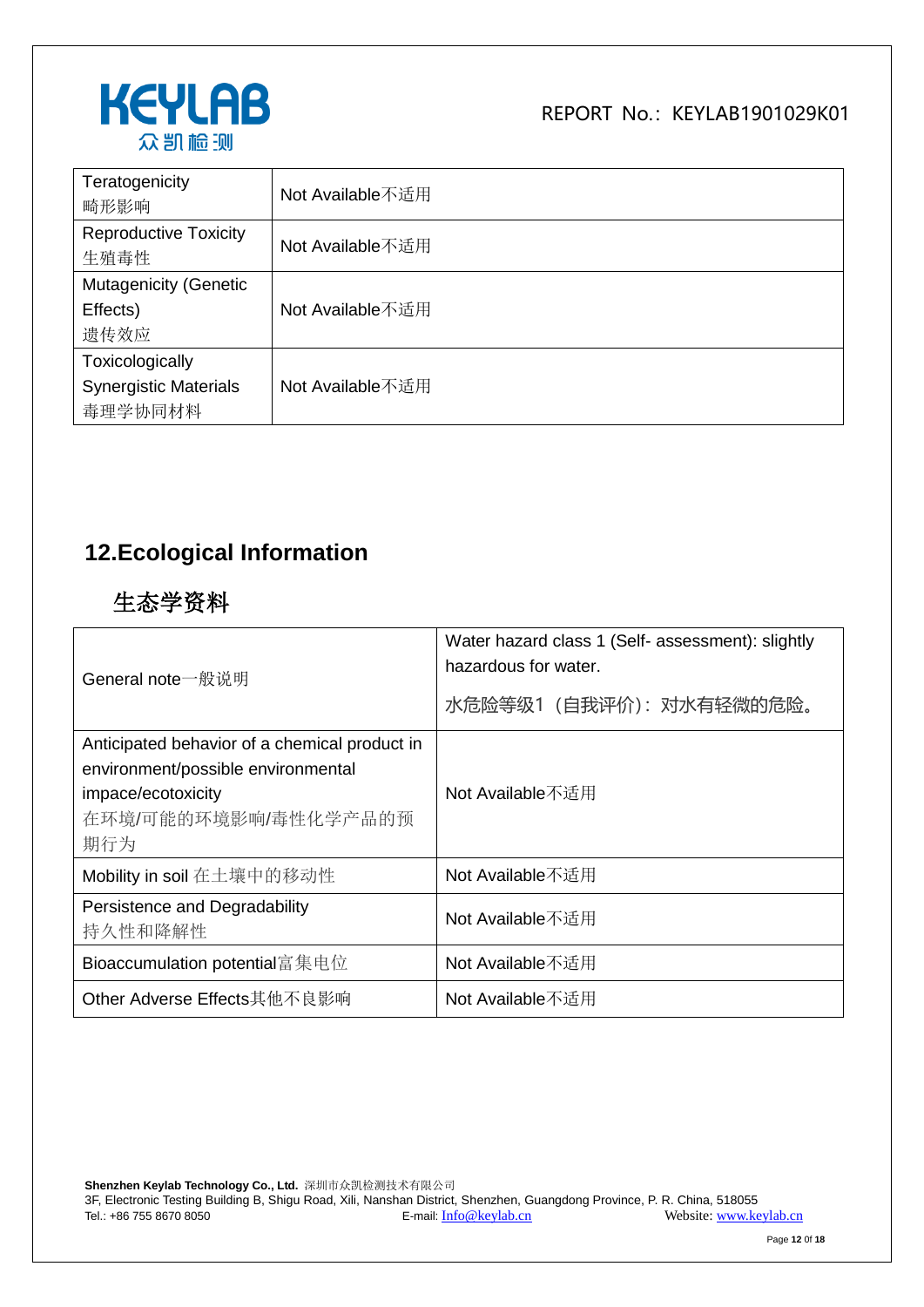

#### **13.Disposal Considerations**

# 废弃处置

Disposal of the battery should be performed by permitted, professional disposal firms knowledgeable in Federal, State or Local requirements of hazardous waste treatment and hazardous waste transportation.

电池的处置应在联邦、州或地方的危险废物处置和危险废物运输的要求的知识前提下,专业的处置。 California regulated debris 加州规定

RCRA Waste Code/RCRA 废弃物代码: Non-regulated 无要求

Dispose of according to all federal, state, and local regulations.根据所有联邦、州和地方的规定处 理。

Contaminated Packaging/受污染的包装:Dispose of in accordance with local regulations.按照地方 规定处置。

California Hazardous Waste Codes / 加州有害废弃物代码: 141

Washington State Waste Codes / 华盛顿州废弃物代码: WT02

Connecticut Waste Codes /康涅狄格州废弃物代码: CR05

Product Waste Information / 产品废弃物信息 US EPA Waste Number | D004 D006 D008 | US EPA Waste Hazard | Toxic Alabama Waste Code | Not required | Alabama Waste Hazards | Toxic Alaska Waste Code | Not required | Alaska Waste Hazards | Toxic Arkansas Waste Code | Not required | Arkansas Waste Hazard | Toxic Arizona Waste Codes | Not required | Arizona Waste Hazards | Toxic California Hazardous Waste Codes 141 California Waste Hazards Toxic Toxic Waste oils Colorado Waste Code | Not required | Colorado Waste Hazards | Toxic Connecticut Waste Codes CR05 Connecticut Waste **Hazards** Toxic Waste Oil Delaware Waste Codes | Not required | Delaware Waste Hazards | Toxic Florida Waste Codes | Not required | Florida Waste Hazards | Toxic Georgia Waste Codes | Not required | Georgia Waste Hazards | Toxic Hawaii Waste Codes | Not required | Hawaii Waste Hazards | Toxic Idaho Waste Codes | Not required | Idaho Waste Hazards | Toxic Iowa Waste Codes | Not required | Iowa Waste Hazards | Toxic Illinois Waste Codes | Not required | Illinois Waste Hazards | Toxic Indiana Waste Codes | Not required | Indiana Waste Hazards | Toxic Kansas Waste Codes | Not required | Kansas Waste Hazards | Toxic Kentucky Waste Codes Not required Kentucky Waste Hazards Noxic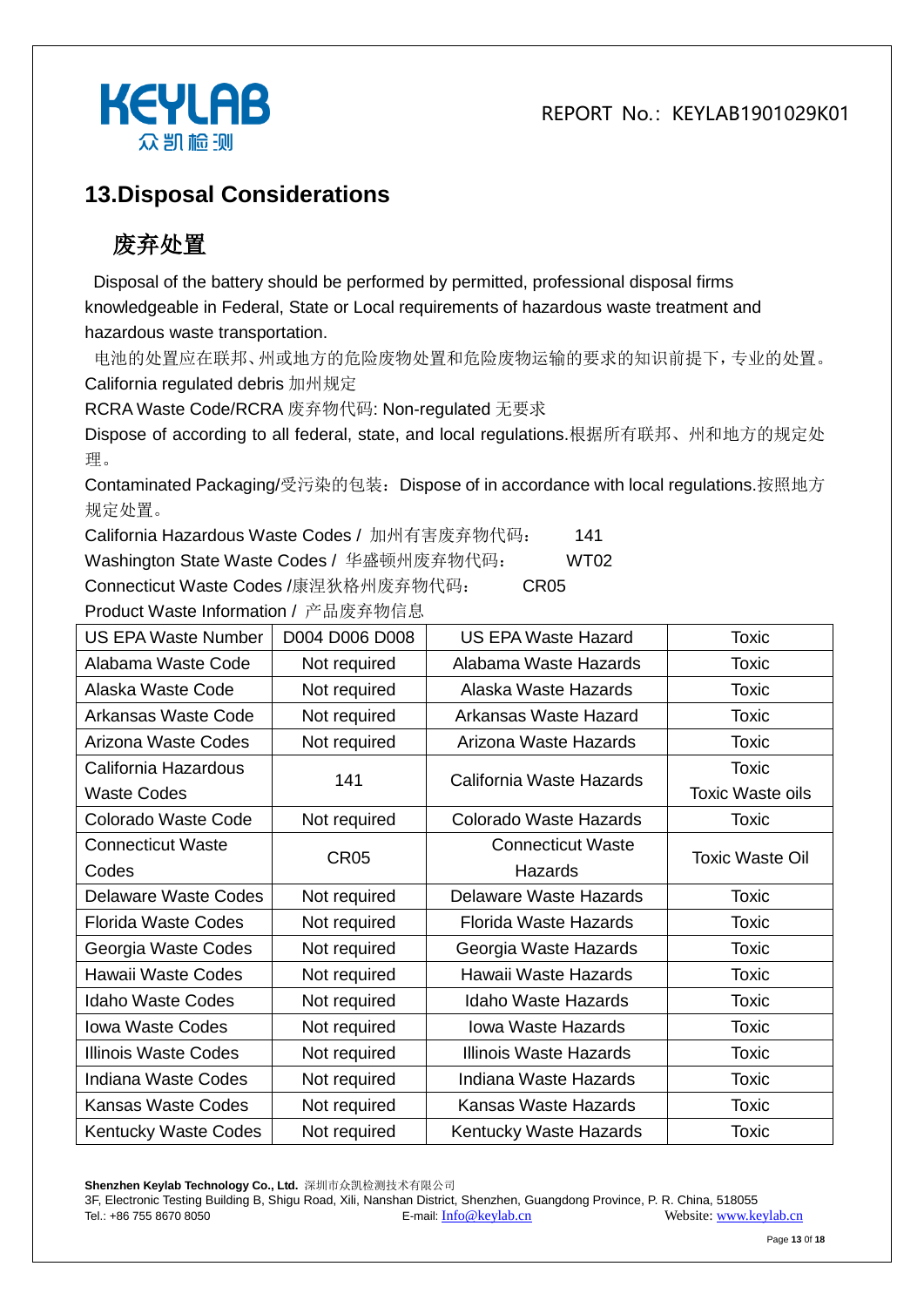

| Louisiana Waste<br>Codes            | Not required | Louisiana Waste Hazards               | <b>Toxic</b>     |
|-------------------------------------|--------------|---------------------------------------|------------------|
| <b>Massachusetts Waste</b><br>Codes | Not required | <b>Massachusetts Waste</b><br>Hazards | <b>Toxic</b>     |
| <b>Maryland Waste Codes</b>         | Not required | Maryland Waste Hazards                | <b>Toxic</b>     |
| <b>Maine Waste Codes</b>            | Not required | <b>Maine Waste Hazards</b>            | <b>Toxic</b>     |
| Michigan Waste Codes                | Not required | Michigan Waste Hazards                | <b>Toxic Oil</b> |
| Minnesota Waste<br>Codes            | Not required | Minnesota Waste Hazards               | <b>Toxic Oil</b> |
| <b>Missouri Waste Codes</b>         | Not required | Missouri Waste Hazards                | <b>Toxic Oil</b> |
| Mississippi Waste<br>Codes          | Not required | Mississippi Waste Hazards             | Toxic            |
| <b>Montana Waste Codes</b>          | Not required | Montana Waste Hazards                 | <b>Toxic</b>     |
| North Carolina Waste<br>Codes       | Not required | North Carolina Waste<br>Hazards       | <b>Toxic</b>     |
| North Dakota Waste<br>Codes         | Not required | North Dakota Waste Hazards            | <b>Toxic</b>     |
| Nebraska Waste<br>Codes             | Not required | Nebraska Waste Hazards                | <b>Toxic</b>     |
| <b>New Hampshire Waste</b><br>Codes | Not required | New Hampshire Waste<br>Hazards        | <b>Toxic Oil</b> |
| New Hampshire Waste<br>Codes        | Not required | <b>New Hampshire Waste</b><br>Hazards | <b>Toxic Oil</b> |
| New Jersey Waste<br>Codes           | Not required | New Jersey Waste Hazards              | <b>Toxic</b>     |
| <b>New Mexico Waste</b><br>Codes    | Not required | <b>New Mexico Waste Hazards</b>       | <b>Toxic</b>     |
| Nevada Waste Codes                  | Not required | Nevada Waste Hazards                  | <b>Toxic</b>     |
| <b>New York Waste Codes</b>         | Not required | <b>New York Waste Hazards</b>         | <b>Toxic</b>     |
| <b>Ohio Waste Codes</b>             | Not required | <b>Ohio Waste Hazards</b>             | <b>Toxic</b>     |
| Oklahoma Waste<br>Codes             | Not required | <b>Oklahoma Waste Hazards</b>         | <b>Toxic</b>     |
| Oregon Waste<br>Codes-WM            | Not required |                                       |                  |
| <b>Oregon Waste Codes</b>           | Not required | Oregon Waste Hazards                  | <b>Toxic</b>     |
| Pennsylvania Waste<br>Codes         | Not required | Pennsylvania Waste Hazards            | <b>Toxic</b>     |
| Rhode Island Waste                  | Not required | <b>Rhode Island Waste</b>             | Extremely        |

**Shenzhen Keylab Technology Co., Ltd.** 深圳市众凯检测技术有限公司

3F, Electronic Testing Building B, Shigu Road, Xili, Nanshan District, Shenzhen, Guangdong Province, P. R. China, 518055 Tel.: +86 755 8670 8050 **E-mail:** [Info@keylab.cn](mailto:Info@keylab.cn) Website[: www.keylab.cn](http://www.keylab.cn/)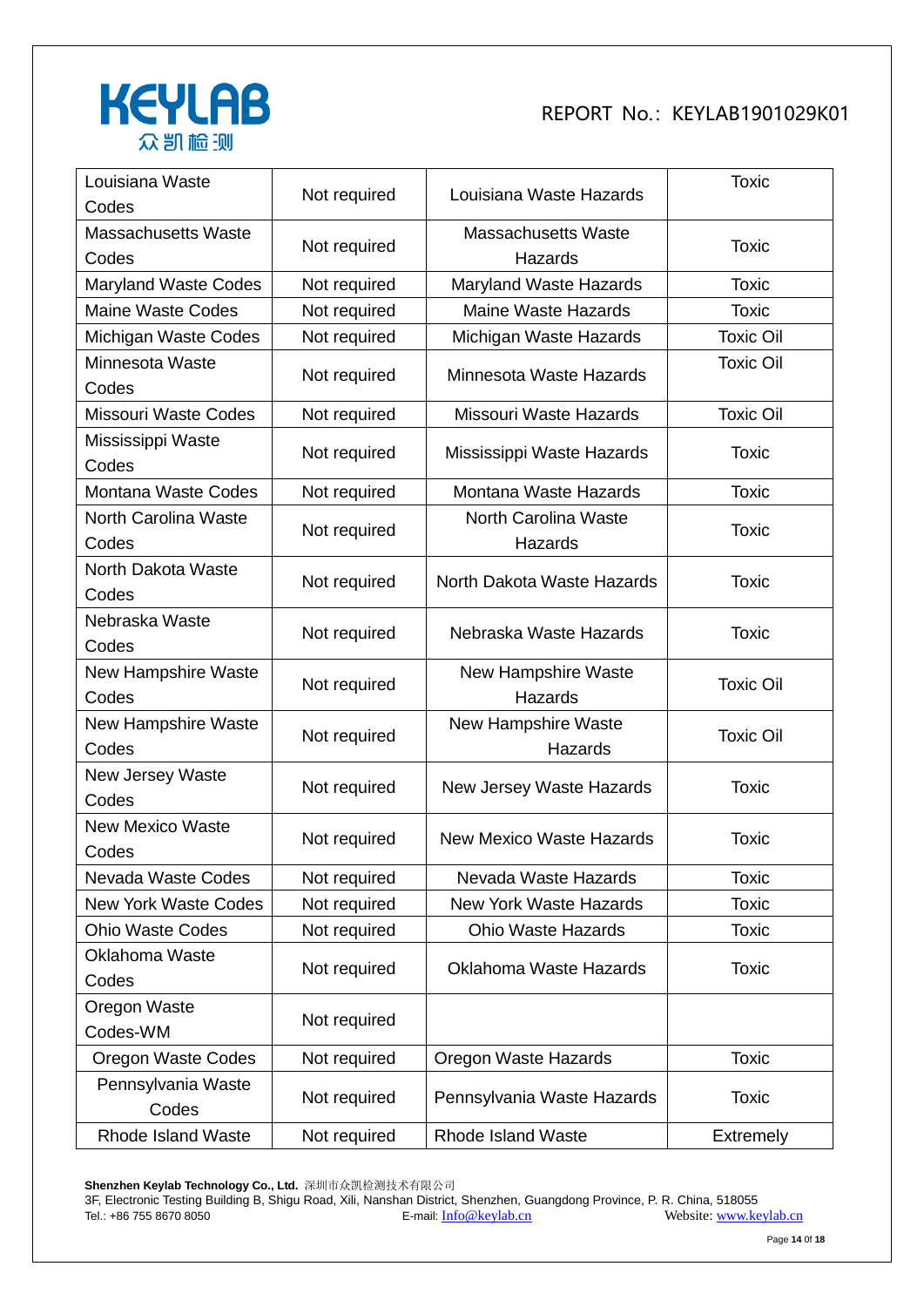

| Codes-Original             |              | Hazards- Original               | <b>Hazardous Toxic</b>  |
|----------------------------|--------------|---------------------------------|-------------------------|
| <b>Rhode Island Waste</b>  | Not required |                                 |                         |
| Codes-WM                   |              |                                 |                         |
| Rhode Island Waste         |              | Rhode Island Waste Hazards      | <b>Extremely</b>        |
| Codes                      | Not required |                                 | <b>Hazardous Toxic</b>  |
| South Carolina Waste       |              | South Carolina Waste            |                         |
| Codes                      | Not required | Hazards                         | <b>Toxic</b>            |
| South Dakota Waste         | Not required | South Dakota Waste Hazards      | <b>Toxic</b>            |
| Codes                      |              |                                 |                         |
| <b>Tennessee Waste</b>     | Not required | <b>Tennessee Waste Hazards</b>  | <b>Toxic</b>            |
| Codes                      |              |                                 |                         |
| <b>Texas Waste Codes</b>   | Not required | <b>Texas Waste Hazards</b>      | <b>Toxic</b>            |
| <b>Utah Waste Codes</b>    | Not required | <b>Utah Waste Hazards</b>       | <b>Toxic</b>            |
| Virginia Waste Codes       | Not required | Virginia Waste Hazards          | <b>Toxic</b>            |
|                            |              |                                 | Do not use with         |
| <b>Vermont Waste</b>       | Not required | Vermont Waste Hazards-          | federal code.           |
| Codes-Original             |              | Original                        | <b>Contains Vermont</b> |
|                            |              |                                 | <b>Hazardous Waste</b>  |
|                            |              |                                 | <b>Toxic</b>            |
| <b>Vermont Waste Codes</b> | Not required | <b>Vermont Waste Hazards</b>    | <b>Toxic</b>            |
| <b>Washington State</b>    | <b>WT02</b>  | <b>Washington Waste Hazards</b> | <b>Toxic</b>            |
| <b>Waste Codes</b>         |              |                                 |                         |
| <b>Wisconsin Waste</b>     | Not required | <b>Wisconsin Waste Hazards</b>  | <b>Toxic</b>            |
| Codes                      |              |                                 |                         |
| West Virginia Waste        | Not required | West Virginia Waste Hazards     | <b>Toxic</b>            |
| Codes                      |              |                                 |                         |
| <b>Wyoming Waste Codes</b> | Not required | <b>Wyoming Waste Hazards</b>    | <b>Toxic</b>            |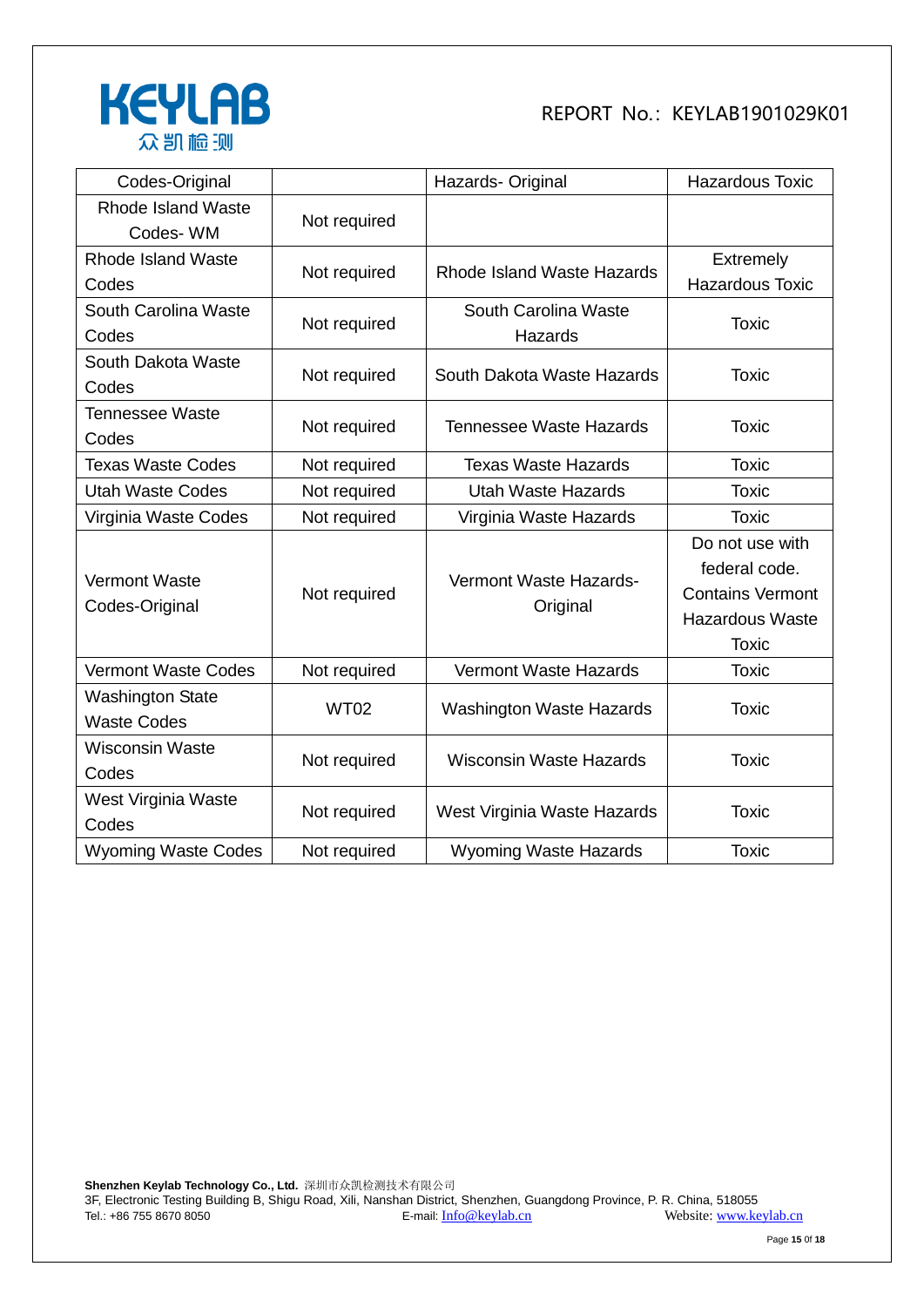

## **14.Transport Information**

# 运输信息

#### **With regard to transport, the following regulations are cited and considered**

关于运输方面,下列规定被引用和考虑:

- The International Maritime Dangerous Goods (IMDG) Code by International Maritime Organization (IMO), Dangerous Goods Regulations (DGR) by International Air Transport Association (IATA) and Technical Instructions for the Safe Transport of Dangerous Goods by Air (TI) by International Civil Aviation Organization (ICAO). These regulations are based on the UN Recommendations on the Transport of Dangerous Goods, Manual of Tests and Criteria. IMDG 国际海运危险货物规则、国际民航组织《技术细则》、国际航空运输协会《危险品规 则》、联合国《关于危险货物运输的建议书 — 试验和标准手册》。

- The International Civil Aviation Organization (ICAO) Technical Instructions, Packing Instruction 952, PI965-967 Section IA.

国际民航组织《技术细则》,包装规范PI952, PI965-967第IA部分

- The International Air Transport Association (IATA) Dangerous Goods Regulations, Packing Instruction952, 965-967 Section IA (60th Edition, 2019). For batteries, the Watt-hour rating is greater than 100Wh. Watthour rating must be marked on the outside of the battery case.

国际航空运输协会《危险品规则》,包装规范PI952,PI965-967第IA部分(2019第60版本)。对于电 池,额定瓦时超过100Wh。额定瓦时需要标示在电池外壳外部。

- The International Maritime Dangerous Goods (IMDG) Code (inc Amdt 39-18), [Special provision 961]

IMDG 国际海运危险货物规则(inc Amdt 39-18),特别要求961。

-The UN classification number: Class 9 3480 / 3481/ 3171

联合国分类号: 第9类, 3480 / 3481/3171

- The UN Recommendations on the Transport of Dangerous Goods, Manual of Tests and Criteria 38.3 Lithium batteries, Rev.6 or Rev.5, Amend.1 and Amend.2.

联合国《关于危险货物运输的建议书 一 试验和标准手册》第38.3节锂电池, 第6版本或者 第5版本修订1和修订2。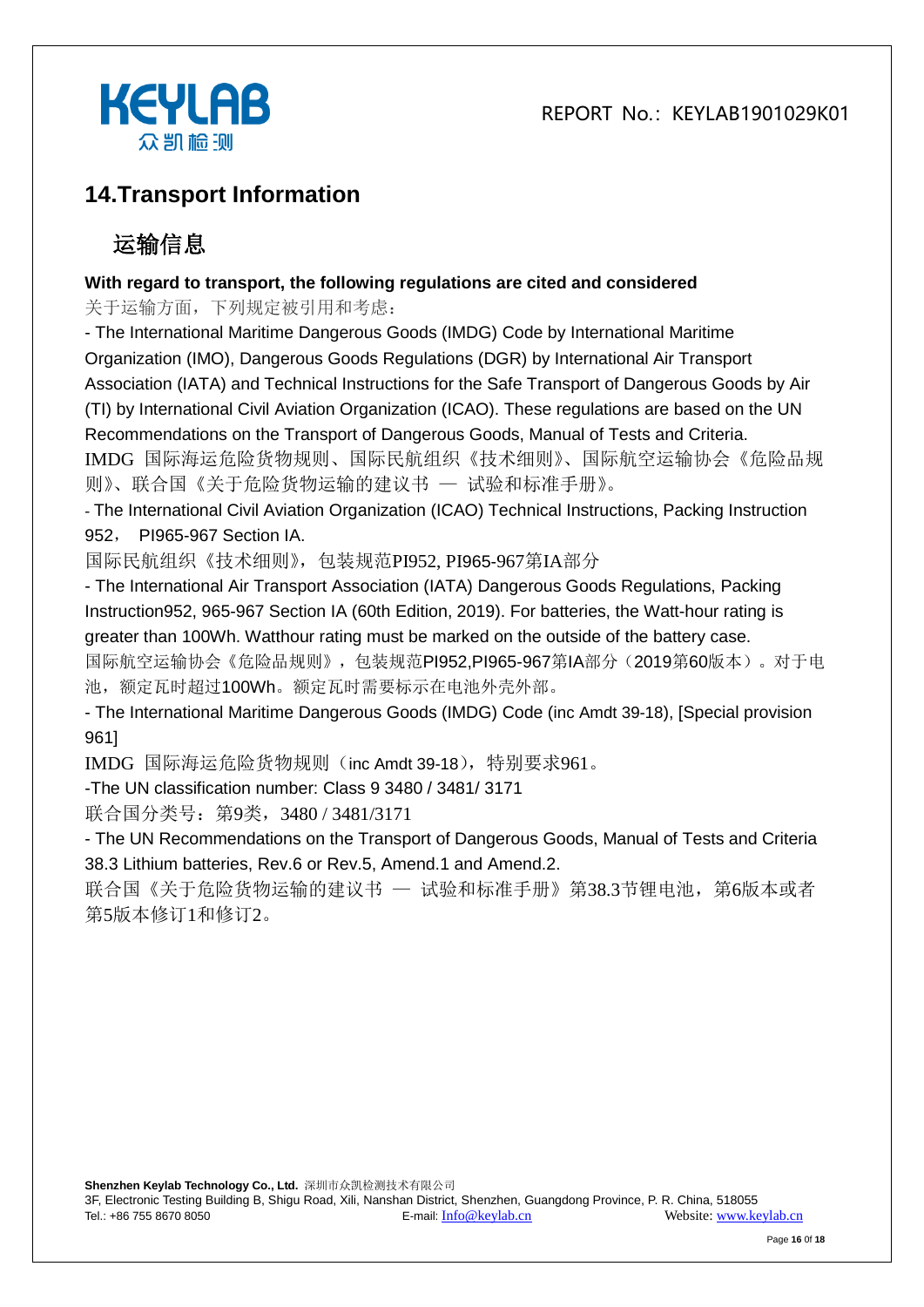

#### **15.Regulatory Information**

#### 法规信息

#### **EU regulatory information**欧盟监管信息

#### **Marking consideration**标记

According to Directive 2012/19/EU, the batteries have to be marked with the crossed wheel bin symbol.

根据 2012/19/EU 指令,电池必须用交叉的车轮箱标志标记。

According to Dangerous Goods Regulations, the battery packs have to be marked with the Watt-hour rating.

根据危险品规定,电池组必须标明额定瓦时。

#### **U.S. Regulations** 美国规则

National Inventory TSCA 国家规定

All of the components are listed on the TSCA inventory. 所有的组件在 TSCA 清单列出。

SARA

To the best of our knowledge this product contains no toxic chemicals subject to the supplier notification requirements of Section 313 of the Superfund Amendments and Reauthorization Act(SARA/EPCRA) and the requirements of 40 CFR Part 372.

据我们所知,本产品不含有毒化学物质。

## **16.Other Information**

# 其它信息

The information contained in this Safety data sheet is based on the present state of knowledge and current legislation.

本安全数据表中包含的信息是基于目前的知识和目前的立法状态。

This safety data sheet provides guidance on health, safety and environmental aspects of the product and should not be construed as any guarantee of technical performance or suitability for particular applications.

该安全数据表对产品的健康、安全和环境方面提供了指导,不应被解释为技术性能或特定应用的适 用性的任何保证。